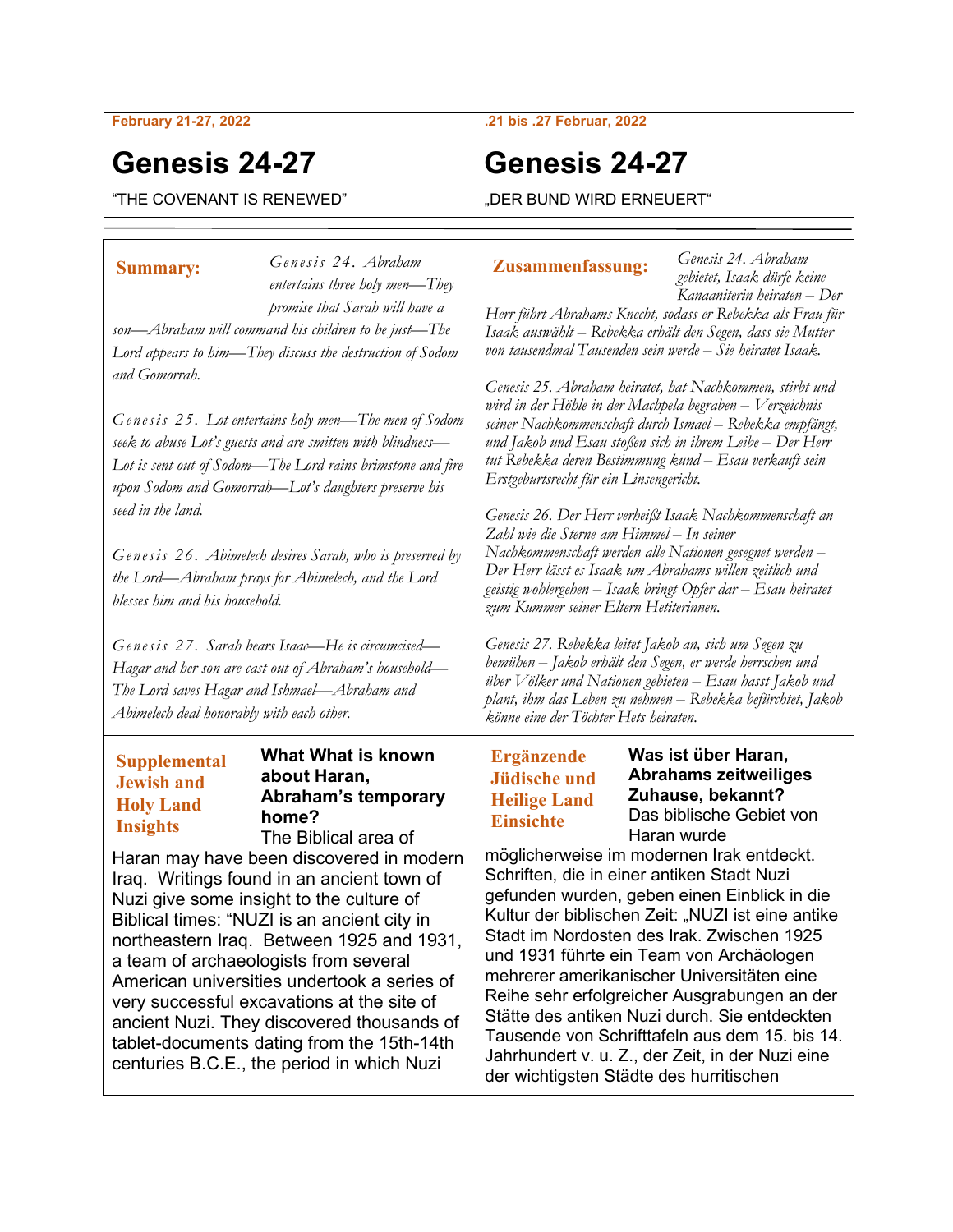| was one of the major cities of the Hurrian                                                                                                                                                                                                                                                                                                                                                                                                                                                                                                                                                                                                                                                                                                                                                                                                                                                                                                                                         | Reiches war. Diese entzifferten Tafeln                                                                                                                                                                                                                                                                                                                                                                                                                                                                                                                                                                                                                                                                                                                                                                                                                                                                                                                                                                                                                                                          |
|------------------------------------------------------------------------------------------------------------------------------------------------------------------------------------------------------------------------------------------------------------------------------------------------------------------------------------------------------------------------------------------------------------------------------------------------------------------------------------------------------------------------------------------------------------------------------------------------------------------------------------------------------------------------------------------------------------------------------------------------------------------------------------------------------------------------------------------------------------------------------------------------------------------------------------------------------------------------------------|-------------------------------------------------------------------------------------------------------------------------------------------------------------------------------------------------------------------------------------------------------------------------------------------------------------------------------------------------------------------------------------------------------------------------------------------------------------------------------------------------------------------------------------------------------------------------------------------------------------------------------------------------------------------------------------------------------------------------------------------------------------------------------------------------------------------------------------------------------------------------------------------------------------------------------------------------------------------------------------------------------------------------------------------------------------------------------------------------|
| empire. These tablets, when deciphered,                                                                                                                                                                                                                                                                                                                                                                                                                                                                                                                                                                                                                                                                                                                                                                                                                                                                                                                                            | erwiesen sich als äußerst wertvoll, da sie nicht                                                                                                                                                                                                                                                                                                                                                                                                                                                                                                                                                                                                                                                                                                                                                                                                                                                                                                                                                                                                                                                |
| turned out to be extremely valuable, not only                                                                                                                                                                                                                                                                                                                                                                                                                                                                                                                                                                                                                                                                                                                                                                                                                                                                                                                                      | nur Licht auf das Leben und die Bräuche der                                                                                                                                                                                                                                                                                                                                                                                                                                                                                                                                                                                                                                                                                                                                                                                                                                                                                                                                                                                                                                                     |
| shedding light on the lives and customs of                                                                                                                                                                                                                                                                                                                                                                                                                                                                                                                                                                                                                                                                                                                                                                                                                                                                                                                                         | alten Hurriter werfen, sondern auch für das                                                                                                                                                                                                                                                                                                                                                                                                                                                                                                                                                                                                                                                                                                                                                                                                                                                                                                                                                                                                                                                     |
| the ancient Hurrians, but also for studies of                                                                                                                                                                                                                                                                                                                                                                                                                                                                                                                                                                                                                                                                                                                                                                                                                                                                                                                                      | Studium der Bibel, Das 15, bis 14, Jahrhundert                                                                                                                                                                                                                                                                                                                                                                                                                                                                                                                                                                                                                                                                                                                                                                                                                                                                                                                                                                                                                                                  |
| the Bible. The 15th to 14th centuries was                                                                                                                                                                                                                                                                                                                                                                                                                                                                                                                                                                                                                                                                                                                                                                                                                                                                                                                                          | war auch die Zeit der biblischen Patriarchen                                                                                                                                                                                                                                                                                                                                                                                                                                                                                                                                                                                                                                                                                                                                                                                                                                                                                                                                                                                                                                                    |
| also the period of the biblical patriarchs and                                                                                                                                                                                                                                                                                                                                                                                                                                                                                                                                                                                                                                                                                                                                                                                                                                                                                                                                     | und die Stadt Nuzi war Teil desselben sozialen                                                                                                                                                                                                                                                                                                                                                                                                                                                                                                                                                                                                                                                                                                                                                                                                                                                                                                                                                                                                                                                  |
| the city of Nuzi was part of the same social                                                                                                                                                                                                                                                                                                                                                                                                                                                                                                                                                                                                                                                                                                                                                                                                                                                                                                                                       | und kulturellen Gebiets wie die Stadt Harran,                                                                                                                                                                                                                                                                                                                                                                                                                                                                                                                                                                                                                                                                                                                                                                                                                                                                                                                                                                                                                                                   |
| and cultural area as the city of Harran, the                                                                                                                                                                                                                                                                                                                                                                                                                                                                                                                                                                                                                                                                                                                                                                                                                                                                                                                                       | die Heimat der Patriarchen. Unter der                                                                                                                                                                                                                                                                                                                                                                                                                                                                                                                                                                                                                                                                                                                                                                                                                                                                                                                                                                                                                                                           |
| home of the patriarchs. On the assumption                                                                                                                                                                                                                                                                                                                                                                                                                                                                                                                                                                                                                                                                                                                                                                                                                                                                                                                                          | Annahme, dass die sozialrechtlichen                                                                                                                                                                                                                                                                                                                                                                                                                                                                                                                                                                                                                                                                                                                                                                                                                                                                                                                                                                                                                                                             |
| that the socio-legal features of life in Nuzi                                                                                                                                                                                                                                                                                                                                                                                                                                                                                                                                                                                                                                                                                                                                                                                                                                                                                                                                      | Besonderheiten des Lebens in Nuzi auch in                                                                                                                                                                                                                                                                                                                                                                                                                                                                                                                                                                                                                                                                                                                                                                                                                                                                                                                                                                                                                                                       |
| were also current in Harran, it became                                                                                                                                                                                                                                                                                                                                                                                                                                                                                                                                                                                                                                                                                                                                                                                                                                                                                                                                             | Harran aktuell waren, wurde es möglich, viele                                                                                                                                                                                                                                                                                                                                                                                                                                                                                                                                                                                                                                                                                                                                                                                                                                                                                                                                                                                                                                                   |
| possible to evaluate many of the biblical                                                                                                                                                                                                                                                                                                                                                                                                                                                                                                                                                                                                                                                                                                                                                                                                                                                                                                                                          | der biblischen Erzählungen vor dem                                                                                                                                                                                                                                                                                                                                                                                                                                                                                                                                                                                                                                                                                                                                                                                                                                                                                                                                                                                                                                                              |
| tales against the background of the                                                                                                                                                                                                                                                                                                                                                                                                                                                                                                                                                                                                                                                                                                                                                                                                                                                                                                                                                | Hintergrund der aus den Tafeln gewonnenen                                                                                                                                                                                                                                                                                                                                                                                                                                                                                                                                                                                                                                                                                                                                                                                                                                                                                                                                                                                                                                                       |
| information gleaned from the tablets. During                                                                                                                                                                                                                                                                                                                                                                                                                                                                                                                                                                                                                                                                                                                                                                                                                                                                                                                                       | Informationen zu bewerten. Während der                                                                                                                                                                                                                                                                                                                                                                                                                                                                                                                                                                                                                                                                                                                                                                                                                                                                                                                                                                                                                                                          |
| the last few decades, biblical scholars have                                                                                                                                                                                                                                                                                                                                                                                                                                                                                                                                                                                                                                                                                                                                                                                                                                                                                                                                       | letzten Jahrzehnte haben Bibelwissenschaftler                                                                                                                                                                                                                                                                                                                                                                                                                                                                                                                                                                                                                                                                                                                                                                                                                                                                                                                                                                                                                                                   |
| undertaken just such a comparative                                                                                                                                                                                                                                                                                                                                                                                                                                                                                                                                                                                                                                                                                                                                                                                                                                                                                                                                                 | eine solche vergleichende Bewertung                                                                                                                                                                                                                                                                                                                                                                                                                                                                                                                                                                                                                                                                                                                                                                                                                                                                                                                                                                                                                                                             |
| evaluation, and have discovered that many                                                                                                                                                                                                                                                                                                                                                                                                                                                                                                                                                                                                                                                                                                                                                                                                                                                                                                                                          | vorgenommen und festgestellt, dass sich viele                                                                                                                                                                                                                                                                                                                                                                                                                                                                                                                                                                                                                                                                                                                                                                                                                                                                                                                                                                                                                                                   |
| puzzling aspects of the narratives                                                                                                                                                                                                                                                                                                                                                                                                                                                                                                                                                                                                                                                                                                                                                                                                                                                                                                                                                 | rätselhafte Aspekte der Erzählungen über die                                                                                                                                                                                                                                                                                                                                                                                                                                                                                                                                                                                                                                                                                                                                                                                                                                                                                                                                                                                                                                                    |
| concerning the patriarchs are, in fact,                                                                                                                                                                                                                                                                                                                                                                                                                                                                                                                                                                                                                                                                                                                                                                                                                                                                                                                                            | Patriarchen tatsächlich als genaue                                                                                                                                                                                                                                                                                                                                                                                                                                                                                                                                                                                                                                                                                                                                                                                                                                                                                                                                                                                                                                                              |
| revealed to be accurate representations of                                                                                                                                                                                                                                                                                                                                                                                                                                                                                                                                                                                                                                                                                                                                                                                                                                                                                                                                         | Darstellungen der rechtlichen und sozialen                                                                                                                                                                                                                                                                                                                                                                                                                                                                                                                                                                                                                                                                                                                                                                                                                                                                                                                                                                                                                                                      |
| legal and social features of "Hurrian life of                                                                                                                                                                                                                                                                                                                                                                                                                                                                                                                                                                                                                                                                                                                                                                                                                                                                                                                                      | Merkmale des "hurritischen Lebens" jener Zeit                                                                                                                                                                                                                                                                                                                                                                                                                                                                                                                                                                                                                                                                                                                                                                                                                                                                                                                                                                                                                                                   |
| that time."                                                                                                                                                                                                                                                                                                                                                                                                                                                                                                                                                                                                                                                                                                                                                                                                                                                                                                                                                                        | herausstellten.                                                                                                                                                                                                                                                                                                                                                                                                                                                                                                                                                                                                                                                                                                                                                                                                                                                                                                                                                                                                                                                                                 |
| What will I do about my birthright?<br>"Esau's selling of his birthright to Jacob also<br>has been confirmed as a legally permissible,<br>though not common, procedure in Hurrian<br>law." (Encyclopedia Judaica Jr.) "The rich<br>traditions and explanations of rabbinic<br>literature fill in some gaps in this sparsely<br>worded story and address the obvious<br>question of why the birthright was so<br>important to Jacob, while Esau thought so<br>little of it that he sold it for a pot of lentils."<br>(Shlomo Yitzchaki (1040-1105) (known as<br>Rashi) Torah commentary) Jacob may have<br>wanted the birthright because of the<br>attendant privilege of serving in the Temple.<br>"Under the patriarchal order, the right or<br>inheritance of the firstborn is known as<br>birthright. This generally included a land<br>inheritance as well as the authority to<br>preside. The firstborn of flocks and of human<br>families was considered as belonging to the | Was werde ich mit meinem Geburtsrecht<br>tun?<br>"Dass Esau sein Erstgeburtsrecht an Jakob<br>verkaufte, wurde ebenfalls als rechtlich<br>zulässiges, wenn auch nicht übliches<br>Verfahren im hurritischen Recht bestätigt."<br>(Enzyklopädie Judaica Jr.) "Die reichhaltigen<br>Traditionen und Erklärungen der rabbinischen<br>Literatur füllen einige Lücken in dieser spärlich<br>formulierten Geschichte und sprechen die<br>offensichtliche Frage an, warum das<br>Erstgeburtsrecht für Jakob so wichtig war,<br>während Esau so wenig darüber nachdachte,<br>dass er es verkaufte für einen Topf Linsen."<br>(Shlomo Yitzchaki (1040-1105) (bekannt als<br>Rashi) Thora-Kommentar) Jakob wollte<br>möglicherweise das Erstgeburtsrecht wegen<br>des damit verbundenen Privilegs, im Tempel<br>zu dienen. "In der patriarchalischen Ordnung<br>wird das Recht oder Erbe des Erstgeborenen<br>als Geburtsrecht bezeichnet. Dies beinhaltete<br>in der Regel ein Landerbe sowie die Befugnis,<br>den Vorsitz zu führen. Der Erstgeborene von<br>Herden und menschlichen Familien wurde als |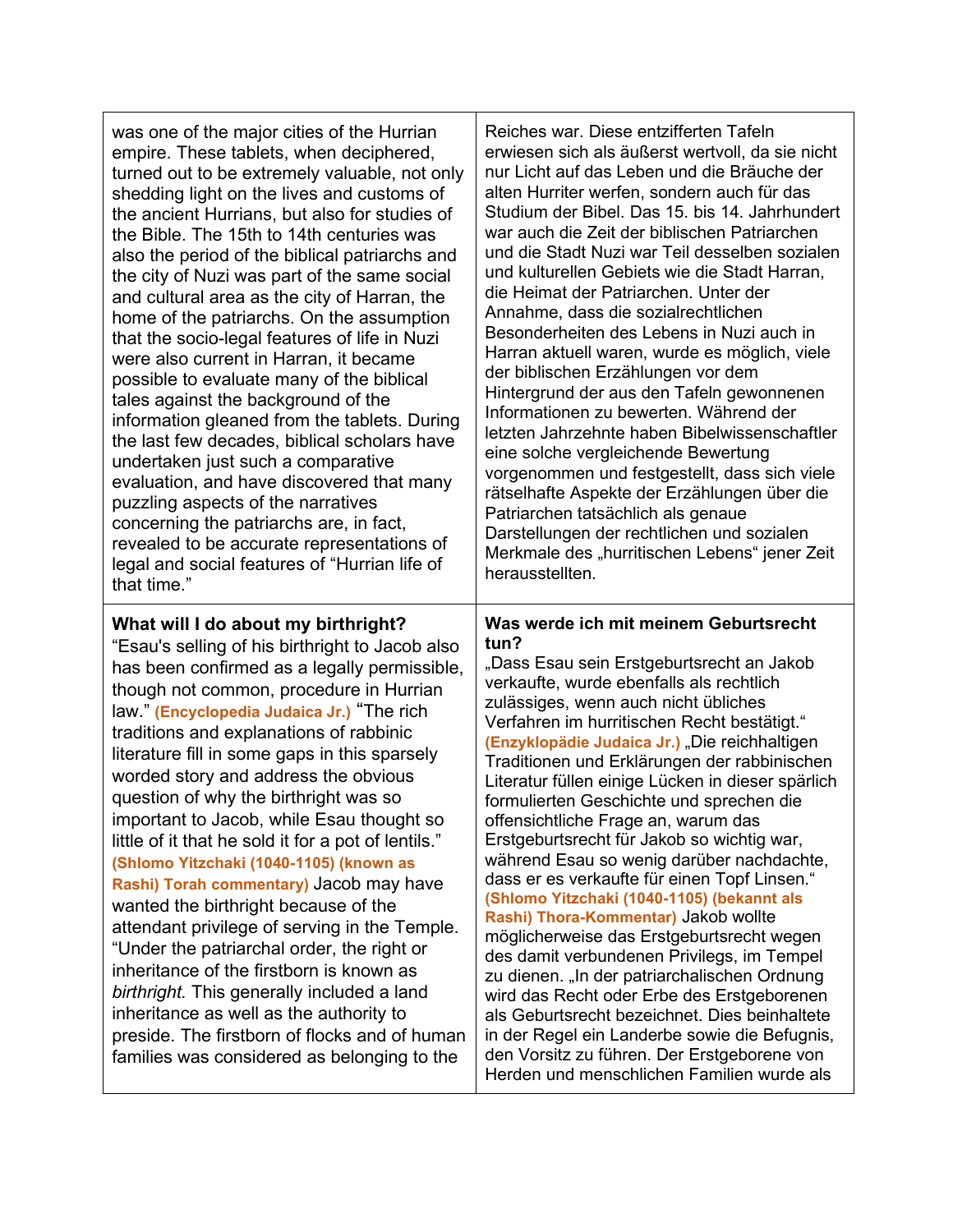| Lord and was expected to be dedicated to<br>Him. This dedication could be either literal or<br>by the payment of redemption money<br>(Exodus. 13:11-16). From time-to-time certain<br>prerogatives, opportunities, and blessings<br>have attended those who were born of a<br>particular lineage. Thus, the office of high<br>priest (of the Aaronic order) and the office of<br>the patriarch to the Church (in the<br>Melchizedek Priesthood) are hereditary in<br>nature. Lineage alone does not guarantee<br>the blessings or spiritual power of the office,<br>but the opportunities are offered to the<br>firstborn of the selected lineage. There are<br>several instances in the scriptures of the one<br>who was the firstborn losing his birthright<br>because of unrighteousness and his office<br>being given to another; such is the case with<br>Esau (Genesis 25:24-34; 27) and Reuben (1<br>Chronicles 5:1-2; Jeremiah 31:9). https://www.<br>churchofjesuschrist.org/study/scriptures/bd/<br>birthright?lang=eng) | dem Herrn zugehörig betrachtet und es wurde<br>erwartet, dass er ihm geweiht war. Diese<br>Widmung kann entweder buchstäblich oder<br>durch die Zahlung von Erlösung erfolgen<br>(Exodus 13,11–16). Von Zeit zu Zeit kamen<br>bestimmte Vorrechte, Gelegenheiten und<br>Segnungen denjenigen zugute, die einer<br>bestimmten Linie entstammen. Somit sind das<br>Amt des Hohenpriesters (der Aaronischen<br>Ordnung) und das Amt des Patriarchen der<br>Kirche (im Melchisedekischen Priestertum)<br>erblicher Natur. Die Abstammung allein<br>garantiert nicht die Segnungen oder die<br>spirituelle Kraft des Amtes, aber die<br>Möglichkeiten werden dem Erstgeborenen der<br>ausgewählten Abstammung geboten. In den<br>heiligen Schriften gibt es mehrere Fälle, in<br>denen der Erstgeborene sein Geburtsrecht<br>aufgrund von Ungerechtigkeit verlor und sein<br>Amt einem anderen übertragen wurde; so ist<br>es bei Esau (Genesis 25:24-34; 27) und Ruben<br>(1 Chronik 5:1-2; Jeremia 31:9) https://www.<br>churchofjesuschrist.org/study/scriptures/bd/<br>birthright?lang=eng) |
|------------------------------------------------------------------------------------------------------------------------------------------------------------------------------------------------------------------------------------------------------------------------------------------------------------------------------------------------------------------------------------------------------------------------------------------------------------------------------------------------------------------------------------------------------------------------------------------------------------------------------------------------------------------------------------------------------------------------------------------------------------------------------------------------------------------------------------------------------------------------------------------------------------------------------------------------------------------------------------------------------------------------------------|--------------------------------------------------------------------------------------------------------------------------------------------------------------------------------------------------------------------------------------------------------------------------------------------------------------------------------------------------------------------------------------------------------------------------------------------------------------------------------------------------------------------------------------------------------------------------------------------------------------------------------------------------------------------------------------------------------------------------------------------------------------------------------------------------------------------------------------------------------------------------------------------------------------------------------------------------------------------------------------------------------------------------------------------------------------------------------------------|
| Who else supposes that marriage is<br>"forever?"<br>Marriage in Jewish custom has always been<br>regarded as forever. It may be considered<br>that the ring is used as a symbol of<br>"eternity." In any case, words such as "Until<br>death do you part" are not part of Jewish<br>wedding ceremonies. The ring is examined<br>by a Rabbi and is considered "kosher" only if<br>it is unblemished and with no pits. A<br>"huppah" or canopy is used, probably to<br>symbolize the Temple. A glass is shattered<br>symbolizing the destruction of the Temple.<br>Both the bride and groom are addressed by<br>their Hebrew "special" or "new" names." The<br>" <i>tallit</i> " (prayer shawl) is used. To some it is<br>customary to drape the "tallit" over the<br>couple. It may be considered symbolic that<br>the "tallit" is the remaining remnant of<br>garments used in the ancient temples. Their                                                                                                                          | Wer sonst nimmt an, dass die Ehe "für<br>immer" ist?<br>Die Ehe galt nach jüdischem Brauch immer als<br>ewig. Man kann davon ausgehen, dass der<br>Ring als Symbol der "Ewigkeit" verwendet wird.<br>Worte wie "Bis dass der Tod scheidet" gehören<br>jedenfalls nicht zu jüdischen<br>Hochzeitszeremonien. Der Ring wird von<br>einem Rabbi untersucht und gilt nur dann als<br>"koscher", wenn er makellos und ohne<br>Vertiefungen ist. Eine "Huppa" oder ein<br>Baldachin wird verwendet, wahrscheinlich um<br>den Tempel zu symbolisieren. Ein<br>zerbrochenes Glas symbolisiert die Zerstörung<br>des Tempels. Sowohl die Braut als auch der<br>Bräutigam werden mit ihren hebräischen<br>"besonderen" oder "neuen" Namen<br>angesprochen." Der "tallit" (Gebetsschal) wird<br>verwendet. Für einige ist es üblich, den "Tallit"<br>über das Paar zu drapieren. Es kann als<br>symbolisch angesehen werden, dass der<br>" <i>Tallit</i> " der verbleibende Überrest der in den<br>alten Tempeln verwendeten Kleidungsstücke                                                          |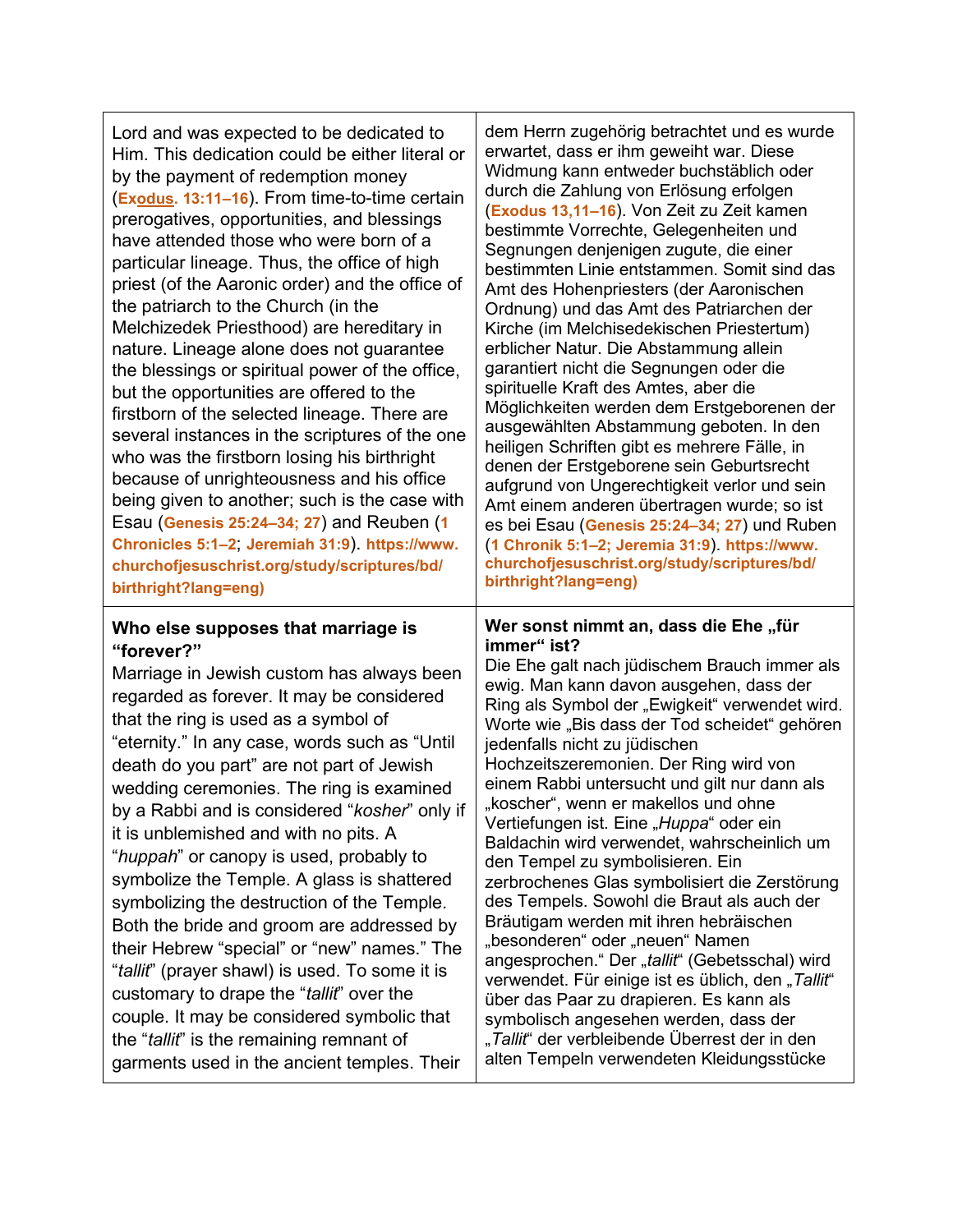| first intimacy life is under the "tallit" with a<br>kiss. "By law, the ring must belong to the<br>bridegroom, and can be constructed of any<br>material, as long as it is free of precious<br>stones it was customary for the groom to<br>cover the bride's head with his <i>tallit</i> as a<br>symbol of sheltering her; and in modern-day<br>Israel, for weddings of soldiers on active<br>duty, it is not unusual to see a huppah<br>constructed of a <i>tallit</i> supported by four rifles<br>held by friends of the bride and groom<br>among Orthodox Jews, the preferred custom<br>is to erect the <i>huppah</i> outside, or at least in<br>a spot open to the sky, underneath the stars<br>" (Encyclopedia Judaic Jr.)                                                                                                                                                                                                                                                                                                                                                                                                                                                                                                                                                 | ist. Ihr erstes intimes Leben findet unter dem<br>"Tallit" mit einem Kuss statt. "Nach dem Gesetz<br>muss der Ring dem Bräutigam gehören und<br>kann aus jedem Material bestehen, solange er<br>frei von Edelsteinen ist es war üblich, dass<br>der Bräutigam den Kopf der Braut mit seinem<br>Tallit bedeckte, um sie zu beschützen; und im<br>heutigen Israel ist es bei Hochzeiten von<br>Soldaten im aktiven Dienst nicht ungewöhnlich,<br>eine Huppa zu sehen, die aus einem Tallit<br>besteht, der von vier Gewehren getragen wird,<br>die von Freunden der Braut und des<br>Bräutigams gehalten werden Unter den<br>orthodoxen Juden ist es der bevorzugte<br>Brauch, die Huppa im Freien oder zumindest<br>an einem zum Himmel offenen Ort unter den<br>Sternen aufzustellen  " (Enzyklopädie Judaic Jr.)                                                                                                                                                                                                                                                                                                                                                                                                                                                                                                                                                                                                         |
|--------------------------------------------------------------------------------------------------------------------------------------------------------------------------------------------------------------------------------------------------------------------------------------------------------------------------------------------------------------------------------------------------------------------------------------------------------------------------------------------------------------------------------------------------------------------------------------------------------------------------------------------------------------------------------------------------------------------------------------------------------------------------------------------------------------------------------------------------------------------------------------------------------------------------------------------------------------------------------------------------------------------------------------------------------------------------------------------------------------------------------------------------------------------------------------------------------------------------------------------------------------------------------|---------------------------------------------------------------------------------------------------------------------------------------------------------------------------------------------------------------------------------------------------------------------------------------------------------------------------------------------------------------------------------------------------------------------------------------------------------------------------------------------------------------------------------------------------------------------------------------------------------------------------------------------------------------------------------------------------------------------------------------------------------------------------------------------------------------------------------------------------------------------------------------------------------------------------------------------------------------------------------------------------------------------------------------------------------------------------------------------------------------------------------------------------------------------------------------------------------------------------------------------------------------------------------------------------------------------------------------------------------------------------------------------------------------------------|
| Who are some outstanding women in the<br>Bible?<br>Few women are mentioned in the Bible by name<br>and responsibility. Those include the Biblical<br>Matriarchs Sarah, a wife of Abraham; Rebecca,<br>wife of Isaac and mother of Jacob and Esau;<br>Rachel, and Leah, first and second wife of<br>Jacob; Miriam the prophetess, sister of Aaron<br>and Moses; Deborah the Judge, probably a<br>temple priestess; Huldah the prophetess,<br>probably a temple priestess; Abigail, who<br>married King David; Rahab, who saved the spies<br>of Israel and became the fore-mother of Boaz<br>who married Ruth, an important link in the royal<br>Davidic line producing the Messiah; and the<br>Persian Jewish queen Esther. A common<br>experience in the Bible is the important role that<br>women take in disrupting man-made power<br>structures. The result is often a more just<br>outcome than what would have taken place<br>under conventional circumstances. Today, many<br>of them are considered foundational by feminists<br>because of the perceptions they provide into the<br>lives of Biblical women of those times. Notable<br>examples are of women who broke the male<br>dominance of the time compared to the scant<br>documentation of most women's lives. | Wer sind einige herausragende Frauen in<br>der Bibel?<br>Nur wenige Frauen werden in der Bibel<br>namentlich und mit Verantwortung erwähnt.<br>Dazu gehören die biblischen Matriarchinnen<br>Sarah, eine Frau Abrahams; Rebekka, Ehefrau<br>von Isaak und Mutter von Jakob und Esau;<br>Rahel und Lea, erste und zweite Frau Jakobs;<br>Miriam die Prophetin, Schwester von Aaron<br>und Moses; Deborah die Richterin,<br>wahrscheinlich eine Tempelpriesterin; Hulda,<br>die Prophetin, wahrscheinlich eine<br>Tempelpriesterin; Abigail, die König David<br>heiratete; Rahab, die die Spione Israels rettete<br>und die Urmutter von Boas wurde, die Ruth<br>heiratete, ein wichtiges Glied in der königlichen<br>davidischen Linie, die den Messias<br>hervorbrachte; und die persische jüdische<br>Königin Esther. Eine gemeinsame Erfahrung in<br>der Bibel ist die wichtige Rolle, die Frauen bei<br>der Zerstörung von menschengemachten<br>Machtstrukturen spielen. Das Ergebnis ist oft<br>gerechter als das, was unter herkömmlichen<br>Umständen stattgefunden hätte. Heute werden<br>viele von ihnen von Feministinnen als<br>grundlegend angesehen, weil sie Einblicke in<br>das Leben biblischer Frauen jener Zeit geben.<br>Bemerkenswerte Beispiele sind Frauen, die die<br>männliche Dominanz der Zeit im Vergleich zu<br>der spärlichen Dokumentation des Lebens der<br>meisten Frauen gebrochen haben. |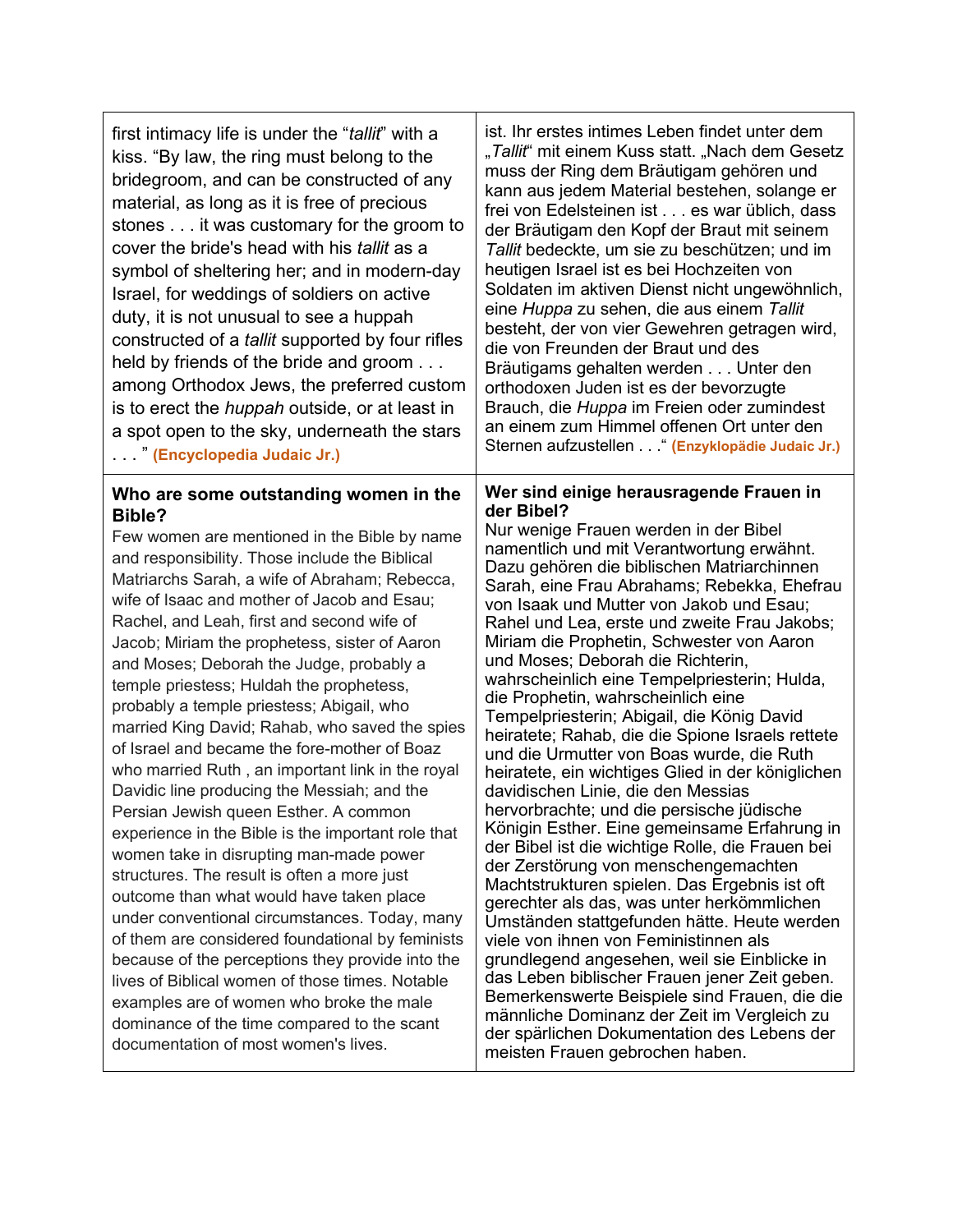| How are women part of the covenant?<br>"According to Jewish tradition, a covenant was<br>formed between the Israelites and the God of<br>Abraham at Mount Sinai. The Torah relates that<br>both Israelite men and Israelite women were<br>present at Sinai; however, the covenant was<br>worded in such a way that it bound men to act<br>upon its requirements and to ensure that the<br>members of their household (wives, children,<br>and slaves) met these requirements as well. In<br>this sense, the covenant bound women as well,<br>though indirectly." (Judith Hauptman, "Women"<br>Etz Hayim: Torah and Commentary. Ed. David<br>L. Lieber. The Jewish Publication Society, 2001.<br>1356-1359.) Women also had a role in ritual life.<br>Women (as well as men) were expected to make<br>a journey to the Temple in Jerusalem every year<br>(men would be expected to attend each of the<br>three main Biblical festivals if they could) and, of<br>course, to offer the Passover sacrifice in the<br>Spring. They would also do so on special<br>occasions in their lives such as giving a special<br>todah (thanksgiving) offering after childbirth.<br>Thus, they participated in many of the major<br>religious roles that non-Levites could, although<br>less often and on a smaller and generally more<br>discreet extent. | <b>Wie sind Frauen Teil des Bundes?</b><br>"Nach jüdischer Tradition wurde am Berg Sinai<br>ein Bund zwischen den Israeliten und dem Gott<br>Abrahams geschlossen. Die Thora berichtet,<br>dass sowohl israelitische Männer als auch<br>israelitische Frauen am Sinai anwesend waren;<br>Der Bund war jedoch so formuliert, dass er die<br>Männer verpflichtete, seinen Anforderungen<br>nachzukommen und sicherzustellen, dass die<br>Mitglieder ihres Haushalts (Ehefrauen, Kinder<br>und Sklaven) diese Anforderungen ebenfalls<br>erfüllten. In diesem Sinne hat der Bund auch<br>Frauen gebunden, wenn auch indirekt." (Judith<br>Hauptman, "Women" Etz Hayim: Torah and<br><b>Commentary. Hrsg. David L. Lieber. The Jewish</b><br>Publication Society, 2001. 1356-1359.) Frauen<br>spielten auch eine Rolle im rituellen Leben.<br>Von Frauen (wie auch Männern) wurde<br>erwartet, dass sie jedes Jahr eine Reise zum<br>Tempel in Jerusalem unternehmen (von<br>Männern wird erwartet, dass sie an jedem der<br>drei wichtigsten biblischen Feste teilnehmen,<br>wenn sie können) und natürlich das Passah-<br>Opfer darbringen Frühling. Sie taten dies auch<br>zu besonderen Anlässen in ihrem Leben, wie<br>zum Beispiel, wenn sie nach der Geburt ein<br>besonderes Todah-Opfer (Erntedankfest)<br>darbrachten. Daher nahmen sie an vielen der<br>wichtigsten religiösen Rollen teil, die Nicht-<br>Leviten übernehmen konnten, wenn auch<br>seltener und in geringerem und im Allgemeinen<br>diskreterem Umfang. |
|----------------------------------------------------------------------------------------------------------------------------------------------------------------------------------------------------------------------------------------------------------------------------------------------------------------------------------------------------------------------------------------------------------------------------------------------------------------------------------------------------------------------------------------------------------------------------------------------------------------------------------------------------------------------------------------------------------------------------------------------------------------------------------------------------------------------------------------------------------------------------------------------------------------------------------------------------------------------------------------------------------------------------------------------------------------------------------------------------------------------------------------------------------------------------------------------------------------------------------------------------------------------------------------------------------------------------------------------|--------------------------------------------------------------------------------------------------------------------------------------------------------------------------------------------------------------------------------------------------------------------------------------------------------------------------------------------------------------------------------------------------------------------------------------------------------------------------------------------------------------------------------------------------------------------------------------------------------------------------------------------------------------------------------------------------------------------------------------------------------------------------------------------------------------------------------------------------------------------------------------------------------------------------------------------------------------------------------------------------------------------------------------------------------------------------------------------------------------------------------------------------------------------------------------------------------------------------------------------------------------------------------------------------------------------------------------------------------------------------------------------------------------------------------------------------------------------------------------------------------------------------------|
| What might "Jacob's ladder" mean to<br>me?<br>Possibly connecting to the Bible Jacob's<br>ladder account, there is a legend of a Rabbi,<br>Pinehas Ben Yair, who is buried in Safed,<br>north of the Galilee, in Israel "He constructed<br>the famous "ladder of saintliness" in which<br>Caution (against evil) leads through<br>Eagerness (for good), Cleanliness, Purity,<br>Asceticism, Holiness, Humility, Fear of God,                                                                                                                                                                                                                                                                                                                                                                                                                                                                                                                                                                                                                                                                                                                                                                                                                                                                                                                 | Was könnte "Jakobsleiter" für mich<br>bedeuten?<br>Möglicherweise in Verbindung mit dem<br>Leiterbericht der Bibel Jakob gibt es eine<br>Legende von einem Rabbi, Pinehas Ben Yair,<br>der in Safed, nördlich von Galiläa, in Israel<br>begraben liegt: "Er baute die berühmte "Leiter<br>der Heiligkeit", in der Vorsicht (gegen das Böse<br>) führt durch Eifer (für das Gute), Sauberkeit,<br>Reinheit, Askese, Heiligkeit, Demut,                                                                                                                                                                                                                                                                                                                                                                                                                                                                                                                                                                                                                                                                                                                                                                                                                                                                                                                                                                                                                                                                                          |

Attainment of the Holy Spirit (divine inspiration), (and) ultimately to the

**Judaica Jr.)**

 $\Gamma$ 

Resurrection of the Dead." **(Encyclopedia** 

# Τ

Gottesfurcht, Erlangung des Heiligen Geistes (göttliche Inspiration) (und) schließlich zur Auferstehung der Toten." **(Enzyklopädie** 

**Judaica Jr.)**